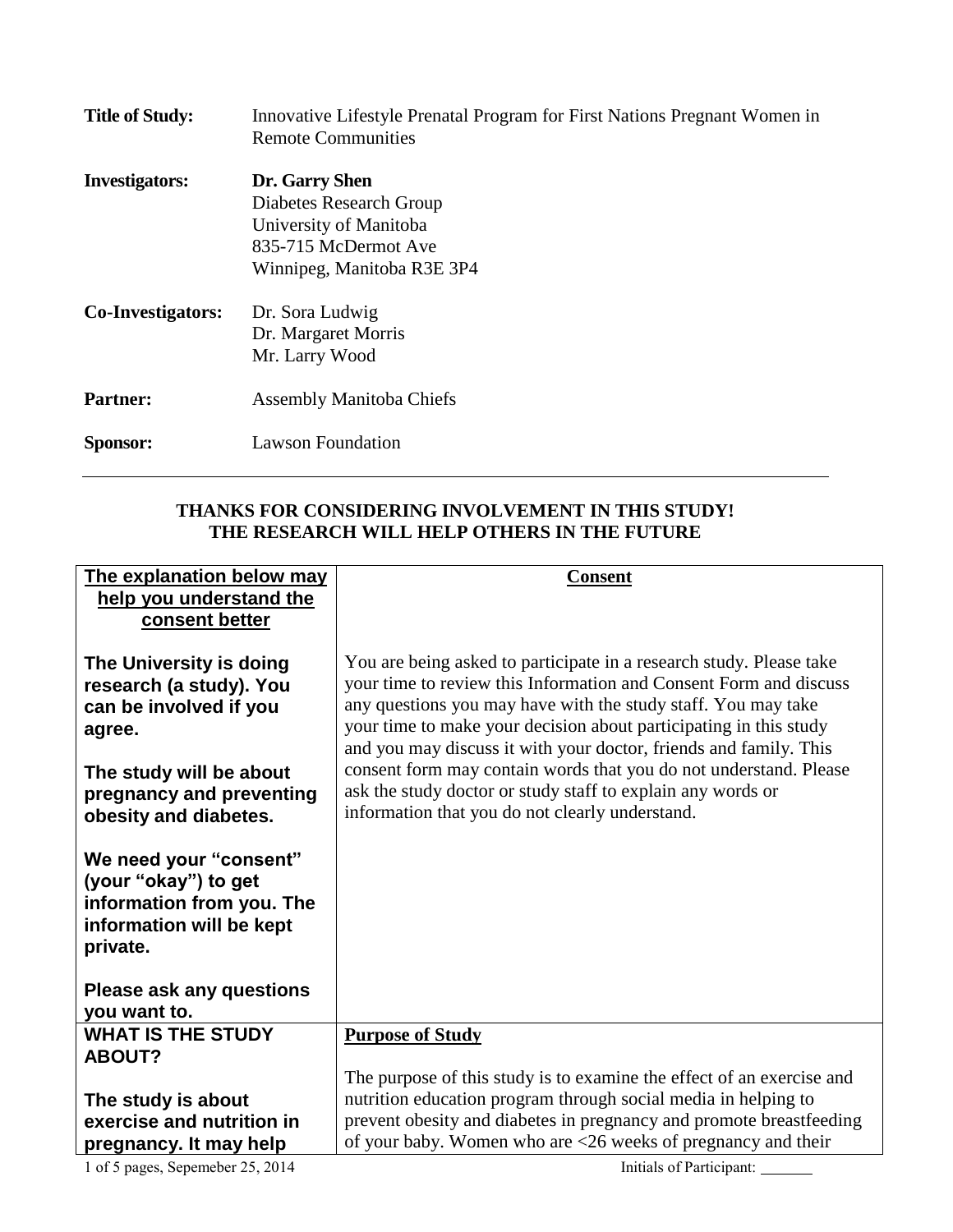## **Innovative Lifestyle Prenatal Program for First Nations Pregnant Women in Remote Communities**

| prevent obesity and<br>diabetes.                                                             | family members may be eligible for this study. The study will<br>continue to your baby reaches 1 year of age. A total of 100 pregnant<br>women will participate in this study.                                                                                                                                                                                                     |
|----------------------------------------------------------------------------------------------|------------------------------------------------------------------------------------------------------------------------------------------------------------------------------------------------------------------------------------------------------------------------------------------------------------------------------------------------------------------------------------|
| We need women who are<br>at the start of their<br>pregnancy.                                 | During the study, we will talk about healthy eating for you and your<br>baby. We will ask you to do some gentle exercise on a regular basis<br>during most of your pregnancy.                                                                                                                                                                                                      |
| You will be asked to do<br>gentle exercise.<br>We will talk to you about<br>healthy eating.  | You will be expected to watch the educational videos on social media<br>or on DVD and exercise according to recommendation. Our research<br>assistant will deliver all the educational materials to you and will<br>collect diet and exercise records and weight measurements from you.<br>You will be expected to provide the weight and length of your baby at<br>1 year of age. |
| TO BE PART OF THE<br><b>RESEARCH, your health</b><br>must be approved /<br>"okayed".         | <b>ELIGIBILITY SCREENING</b><br>The purpose of the pre-screening is to make sure that it is safe for you<br>to join the study. You will not be allowed to enter the study if you<br>have any of the following:                                                                                                                                                                     |
| We will ask you health<br>related questions to make<br>sure you are "okay" for the<br>study. | $\triangle$ vaginal bleeding<br>♦ shortness of breath, or dizziness<br>$\triangle$ chest pain<br>$\triangle$ leg pain or swelling<br>• health problems with pregnancy<br>◆ heart disease<br>◆ kidney disease<br>◆ Severe anemia                                                                                                                                                    |
|                                                                                              | The study will need information from you on<br>height<br>$\bullet$<br>weight at different stages of your pregnancy<br>$\bullet$<br>eating pattern<br>physical activity level<br>$\bullet$<br>medical information related to the study which may affect your<br>pregnancy or exercise activity                                                                                      |
| <b>RISK AND DISCOMFORTS</b>                                                                  | <b>Risk and discomforts</b>                                                                                                                                                                                                                                                                                                                                                        |
| Gentle exercise is safe for<br>most moms.                                                    | There is little or no risk related to mild or moderate exercise for a<br>healthy mom.                                                                                                                                                                                                                                                                                              |
| Some people will not be<br>able to join the study. (See<br>list to the right)                | You may experience some discomfort during the exercise period. If<br>this happens, you may stop the exercise and let the study staff know.                                                                                                                                                                                                                                         |
| Stop the exercise if you                                                                     | You may feel some discomfort or embarrassment discussing your<br>weight, foods you eat, and activity in your life.                                                                                                                                                                                                                                                                 |
| 2 of 5 pages, Sep.25, 2014                                                                   | Initials of Participant:                                                                                                                                                                                                                                                                                                                                                           |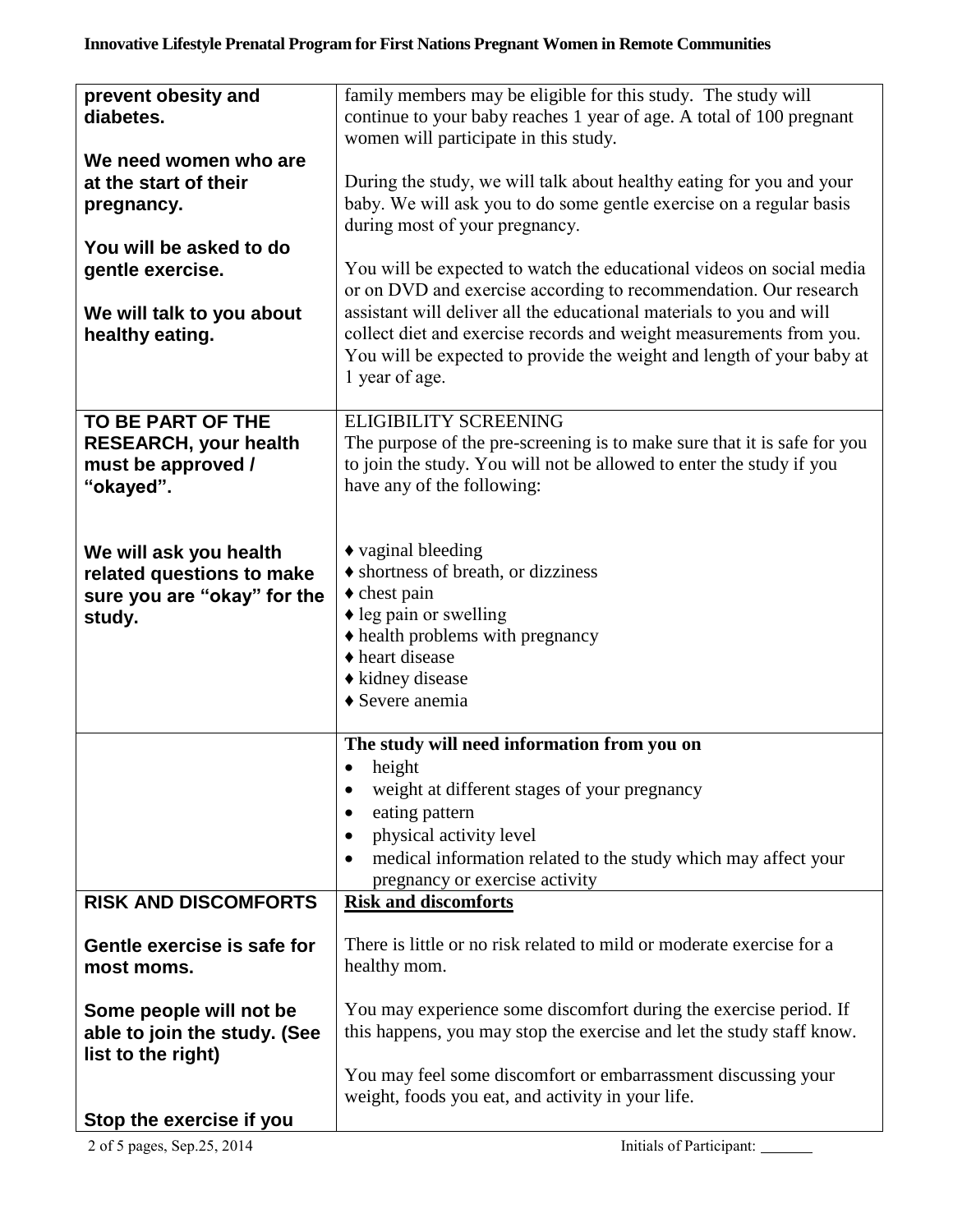| have pain or feel different.                                                                                                                       |                                                                                                                                                                                                                                                                                                                                                                                                                                                                                             |
|----------------------------------------------------------------------------------------------------------------------------------------------------|---------------------------------------------------------------------------------------------------------------------------------------------------------------------------------------------------------------------------------------------------------------------------------------------------------------------------------------------------------------------------------------------------------------------------------------------------------------------------------------------|
| The staff will help you be<br>safe.                                                                                                                |                                                                                                                                                                                                                                                                                                                                                                                                                                                                                             |
| <b>SAFETY</b>                                                                                                                                      | <b>Safety</b>                                                                                                                                                                                                                                                                                                                                                                                                                                                                               |
| If you hurt yourself at the<br>program, someone will<br>help you get to a doctor if<br>necessary.                                                  | If an injury (such as sprained ankle, blister) occurs to you as a result<br>of taking part in study activities or undergoing study procedures, study<br>staff will help you or to see your doctor if necessary.                                                                                                                                                                                                                                                                             |
| The study has<br>responsibilities to you.<br>You have legal rights.                                                                                | Safety procedures will be observed at all times by the study staff to<br>protect you and you baby.<br>Every effort will be made to make you feel comfortable physically                                                                                                                                                                                                                                                                                                                     |
| Staff will not be judging<br>you or your life. Staff will<br>be learning from you and<br>you are helping them.                                     | and emotionally and to enjoy the study program.<br>You are not waiving any of your legal rights by signing this consent<br>form or releasing the investigator or the sponsor from their legal and<br>professional responsibilities.                                                                                                                                                                                                                                                         |
| How the study will help.                                                                                                                           | <b>Benefits</b>                                                                                                                                                                                                                                                                                                                                                                                                                                                                             |
| You may feel better from<br>being in the study. You<br>may not. You will help<br>scientists understand<br>more.                                    | You may not benefit from participation in this research; however, the<br>study should contribute to a better understanding of the effect of diet<br>and exercise in pregnant women.<br>You will receive small gifts for your participation.                                                                                                                                                                                                                                                 |
|                                                                                                                                                    |                                                                                                                                                                                                                                                                                                                                                                                                                                                                                             |
| The program is free.                                                                                                                               | <b>Costs</b>                                                                                                                                                                                                                                                                                                                                                                                                                                                                                |
|                                                                                                                                                    | There is no cost to you for participating in this study.                                                                                                                                                                                                                                                                                                                                                                                                                                    |
| Your personal information<br>will be private.                                                                                                      | <b>Confidentiality</b>                                                                                                                                                                                                                                                                                                                                                                                                                                                                      |
| Your name will not be used<br>in the study report. Your<br>identity will not be known<br>to anyone outside the<br>study.<br>You give us permission | Medical records that contain your identity will be treated as<br>confidential in accordance with the Personal Health Information Act<br>of Manitoba Personal information such as your name, address,<br>telephone number and/or any other identifying information will not<br>leave the Diabetes Research Group. The Health Research Ethics<br>Board at the University of Manitoba and sponsors of the study may<br>review your research-related records for quality assurance purposes. If |
| (your "okay") to see your<br>3 of 5 pages, Sep.25, 2014                                                                                            | the results of the trial are published, your identity will remain<br>Initials of Participant:                                                                                                                                                                                                                                                                                                                                                                                               |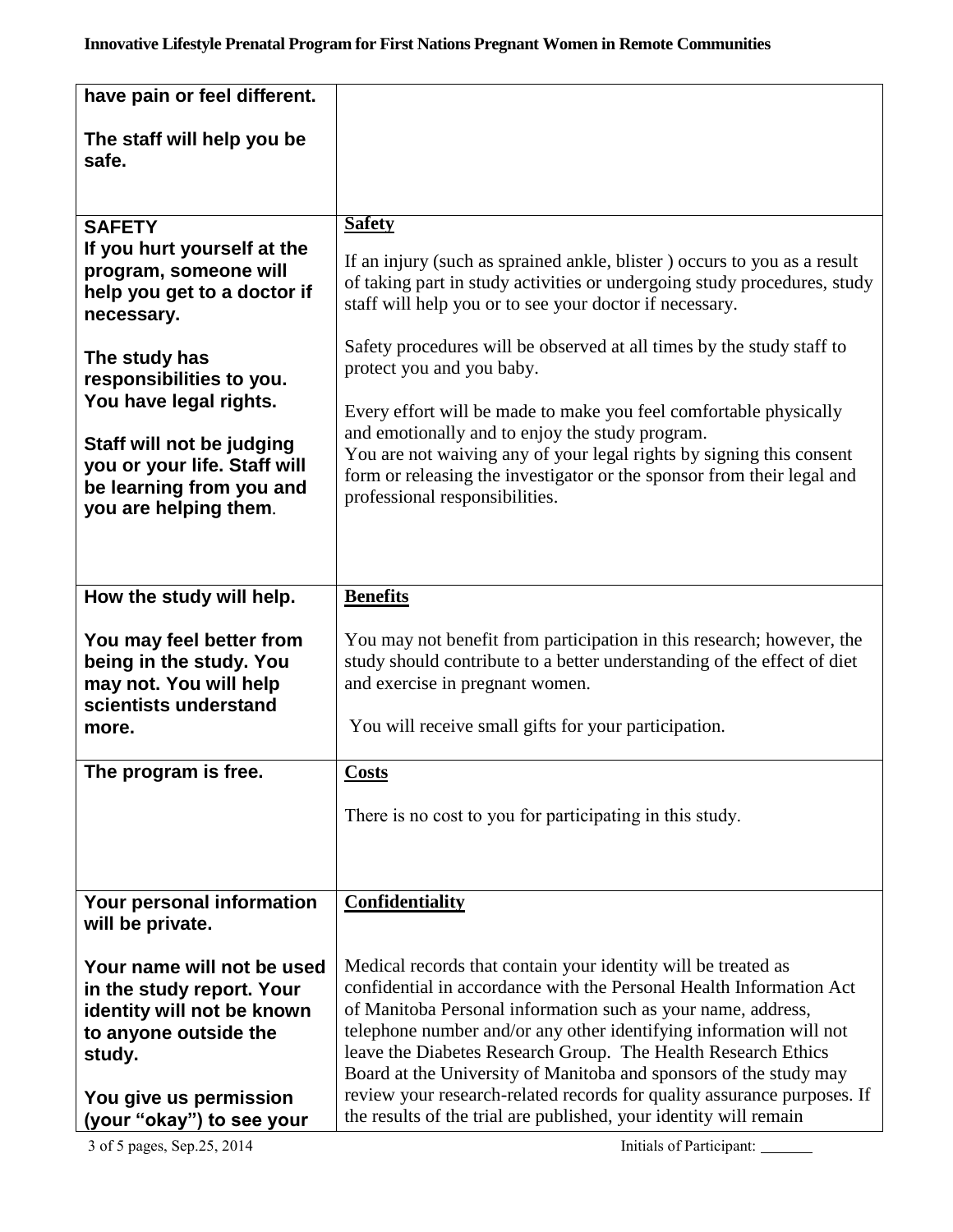| medical files when you<br>sign the consent form.<br>(Your medical files will<br>give us information we<br>need to do this study.) | confidential.<br>By signing the attached Informed Consent Form you consent to<br>direct access to your medical records to obtain medical<br>information related to the study which may affect your pregnancy<br>or exercise activity |                |                      |               |  |
|-----------------------------------------------------------------------------------------------------------------------------------|--------------------------------------------------------------------------------------------------------------------------------------------------------------------------------------------------------------------------------------|----------------|----------------------|---------------|--|
|                                                                                                                                   | Your personal identifications, including your name, birth date, will not<br>appear on any publication or be exposed to any other individual beside<br>study researchers.                                                             |                |                      |               |  |
| <b>Please ask questions at</b>                                                                                                    | <b>Questions</b>                                                                                                                                                                                                                     |                |                      |               |  |
| any time.                                                                                                                         | You are welcome to ask any questions during and after the study. Please contact the                                                                                                                                                  |                |                      |               |  |
|                                                                                                                                   | people below with your questions.                                                                                                                                                                                                    |                |                      |               |  |
|                                                                                                                                   | Researcher                                                                                                                                                                                                                           | Dr. Garry Shen | Tel No.              | 204-789-      |  |
| Sign the form only when                                                                                                           |                                                                                                                                                                                                                                      |                |                      | 3816          |  |
| you are sure that you                                                                                                             | Researcher:                                                                                                                                                                                                                          | Dr. Sora       | Tel No.              | $204 - 237 -$ |  |
| understand everything.                                                                                                            |                                                                                                                                                                                                                                      | Ludwig         |                      | 2908          |  |
|                                                                                                                                   | Researcher:                                                                                                                                                                                                                          | Dr. Margaret   | Tel No. 204-787-3735 |               |  |
|                                                                                                                                   |                                                                                                                                                                                                                                      | Morris         |                      |               |  |
| For questions about your rights as a research subject, you may contact: The Health                                                |                                                                                                                                                                                                                                      |                |                      |               |  |
|                                                                                                                                   | Research Ethics Board, University of Manitoba at 789-3883.                                                                                                                                                                           |                |                      |               |  |

Do not agree to this consent form unless you have a chance to ask questions and have received satisfactory answers to all of your questions. Please read the consent form carefully before you agree to it. Our staff will be happy to help you with any questions.

## **Consent**

| I understand that as part of the study, I am giving the study staff access to my personal and my |  |
|--------------------------------------------------------------------------------------------------|--|
| child's medical records information that is related to the study. Yes $\Box$ No $\Box$           |  |

- 1. I have read and understood the information of the study and I agree to participate in the study.
- 2. I understand that I can stop participating in the study at any time, for any reason, and this will not affect my future medical treatment.